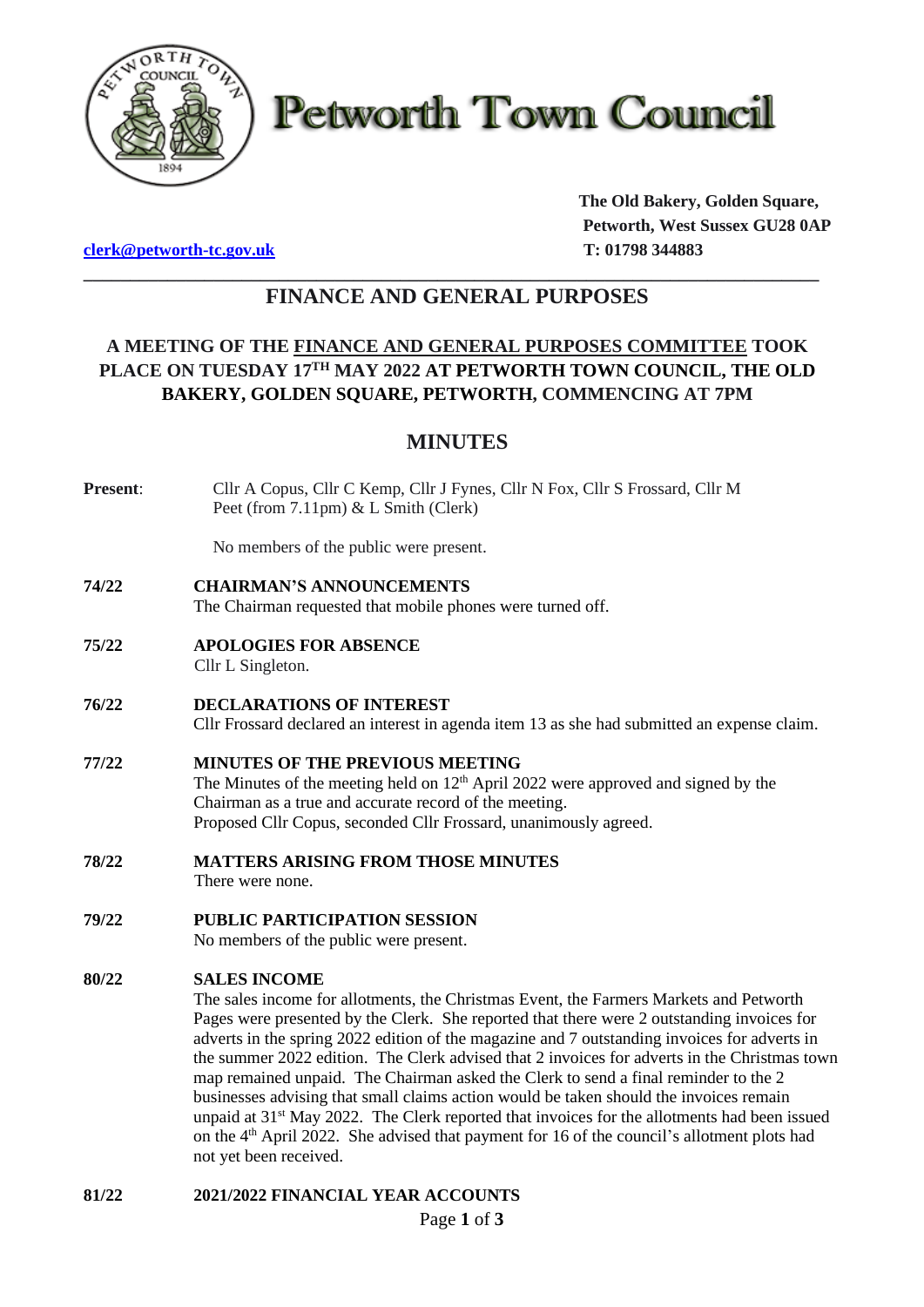The Chairman reported that the final 2021/22 financial year accounts showed a surplus of £1,486.

## **82/22 APRIL 2022 ACCOUNTS**

The Chairman presented the accounts for the first month of the 2022/23 financial year advising that the run rate on expenditure was at 10.1%. He reported that the Internal Auditor had advised that the salary, PAYE & pension payments should be posted as per the payments recorded on the bank statements. The Chairman asked the Clerk to query this advice with Rialtas Business Solutions. The Chairman also asked the Clerk to review the elections & traffic work codes.

## **83/22 BANK RECONCILIATION AS AT END OF APRIL 2022**

The current account and reserve account bank statements had been reconciled to the accounting system balances and were signed by the Chairman.

#### **84/22 BALANCE SHEET**

The Chairman presented the balance sheet.

#### **85/22 UPCOMING COSTS**

Under the proposal of Cllr Copus, seconded by Cllr Kemp, it was unanimously resolved to approve the purchase of 200 A4 Platinum Jubilee posters from Eyelevel Design at a cost of £70, the printing of 8.700 copies of the summer edition of Petworth Pages from Inca Creative Print at a cost of £3,550 and the purchase of the following items for Petworth in Bloom:

- Aluminium Signs  $£360$
- Compost  $£200$
- Hi Viz jackets £40
- Gravel  $£100$
- Plants  $£1,400$
- Planter for the light standard at the top of North Street £35

#### **86/22 INVOICES FOR APPROVAL**

The Clerk presented the invoices requiring payment. Under the proposal of Cllr Copus, seconded by Cllr Peet, it was unanimously resolved that the following invoices be approved for payment.

| <b>Supplier / Payee</b>           | Net(f) | <b>VAT</b><br>$\mathbf{f}(\mathbf{f})$ | <b>Total</b><br>$\mathbf{f}(\mathbf{f})$ | <b>Goods &amp; Services</b>           |
|-----------------------------------|--------|----------------------------------------|------------------------------------------|---------------------------------------|
|                                   |        |                                        |                                          |                                       |
| Cloudy IT                         | 99     | 19.80                                  | 118.8                                    | Monthly licenses & support            |
| <b>HJS Land Services</b>          | 3010   | 602                                    | 3612                                     | April 2022 grounds maintenance        |
| <b>Rialtas Business Solutions</b> | 600    | 120                                    | 720                                      | Year end online closedown             |
| <b>Petworth Park Sports</b>       | 114    |                                        | 114                                      | 6 hours mowing in April               |
| Greenscape Grounds<br>Maintenance | 100    | 20                                     | 120                                      |                                       |
|                                   |        |                                        |                                          | 2 play area inspections in April 2022 |
| Laura Smith                       |        |                                        | 2927.81                                  | May salary                            |
| <b>HMRC</b>                       |        |                                        | 1492.65                                  | May HMRC payment                      |
| <b>Nest</b>                       |        |                                        | 285.83                                   | May pension contribution              |
| Hennings                          | 65.32  | 13.06                                  | 78.38                                    | Refreshments for Annual Town Meeting  |
| Valens Water Ltd (Delia           |        |                                        |                                          |                                       |
| Thornton)                         | 230    |                                        | 230                                      | Bottle filler legionella testing      |
| Austens                           | 130.83 | 26.17                                  | 157                                      | Various items for Petworth in Bloom   |
| <b>Petworth Park Sports</b>       | 50     |                                        | 50                                       | 5 hours mowing in March               |
|                                   |        |                                        |                                          | $15th March - 14th May 2022 phones &$ |
| <b>BT</b>                         | 120.23 | 24.04                                  | 144.27                                   | broadband                             |
| P Hewlett                         | 91.70  |                                        | 91.70                                    | Mileage expenses                      |